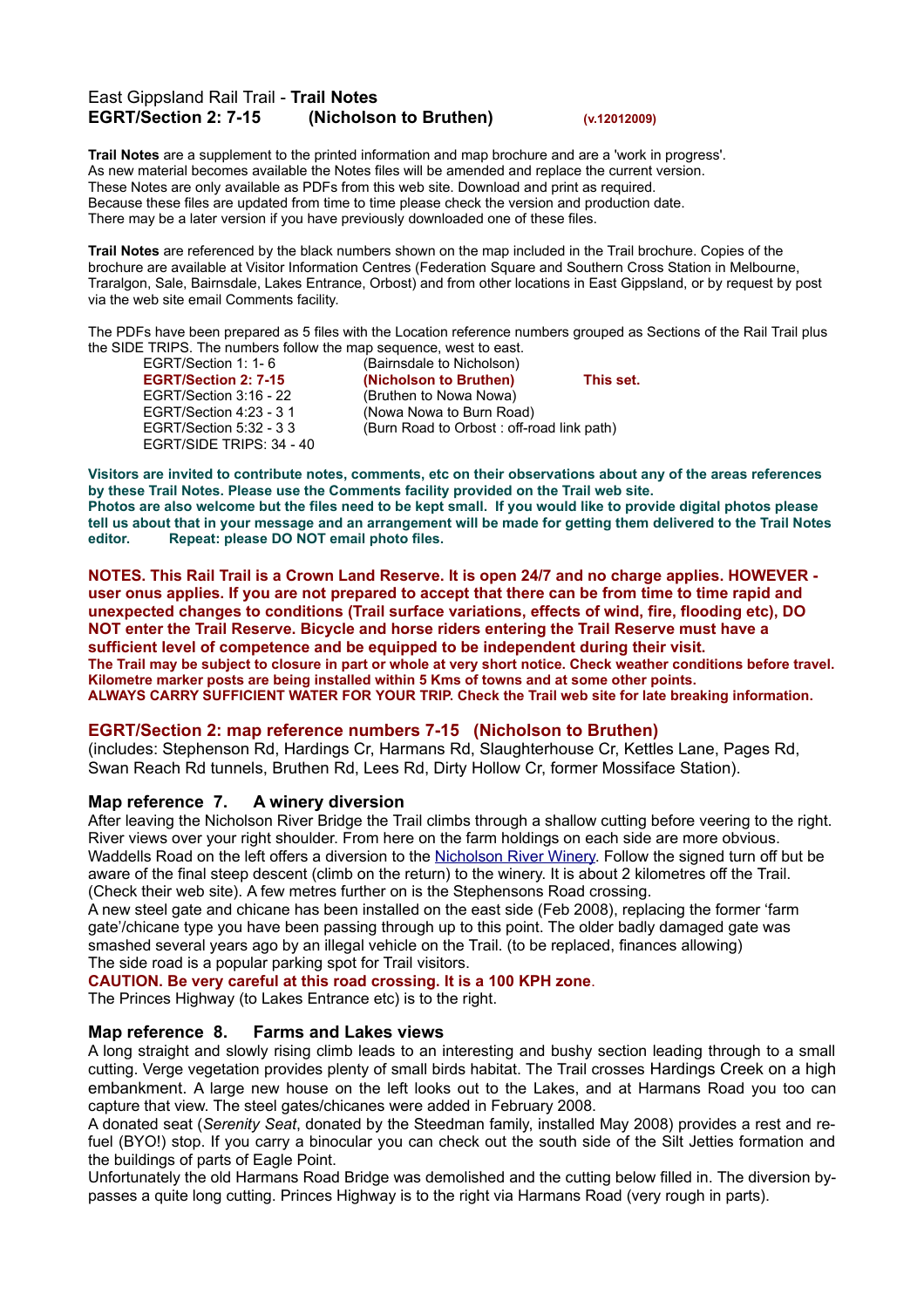## **Map reference 9. High embankments and more farmland**

The next section was badly damaged in 2007 from a combination of fire prevention works and then major floods. Repair works restored the surface and many sections of drainage were re-constructed. Verge clearing is being followed up with replanting.

A significant feature is the huge embankment which spans Salt Creek. This was a pick and shovel, horse and dray effort as the railway push eastwards. Vegetation includes some very big Eucalyptus trees.

The Trail continues to climb and comes out into open farm land. On the east side you will be passing yet another former railway pick up point. Local dairy produce was loaded at Claybank. Another few Kms and you reach Kettles Lane. The steel gate/chicane was installed in January 2008 as part of an upgrade program. Locked gates have been necessary to try and restrict illegal vehicle use of the Trail.

To this point the trail has been following a wide arc east then heads northwards, to meet up with the sealed Johnsonville / Bruthen Road off to your right. Ahead is one of the most interesting of the former station grounds on the Trail. The Prince Highway is to the south, accessible via Harmans Road (gravel).

## **Map reference 10. Bumberrah station ground, grasses and big trees**

It is a great regret that when the line was closed and decommissioned virtually every piece of infrastructure was removed. This site boasted several buildings and a small marshalling / loading yard to meet the needs of a nearby farms. All that is left are remnants of the Station platform and scattered around the area other signs of building foundations. The small shelter and information point is a popular stopping place. A few metres further on there is an entry point on the RHS with **vehicle parking space**. Remnant native grasses are an important feature of this location, plus a number of very large trees. Read the grasslands information displayed at the shelter. The Trail Friends are working on native grass re-vegetation at this location. Visitors are reminded that camping is not permitted on the Rail Trail Reserve.

The next section into Bruthen will include a number of highlights.

Near the side access point noted above is where the Bruthen / Swan Reach Rising Main (sewer line) joins the Trail. You will notice vent pipe outlets and other signs at several points.

#### **Map reference 11. The Tunnels (Swan Reach Road underpasses)**

Over the next few kilometres you will pass several farm houses and cross several minor service roads and pass through two corrugated steel tunnels underneath the Bruthen / Swan Reach Road. There are several short cuttings, quite a lot of dense Trail side vegetation, and service (and emergency) vehicle turning points before the Trail deviates to cross the Johnsonville / Mossiface Road at Tambo Upper where another timber bridge has been removed (Map reference point 13 - details below).

## **Map reference 12. Lees Road (timber road bridge)**

Back on the old easement the Trail runs straight to the Lees Road (timber) bridge. The right hand side was heavily cleared during the 2007 works to rebuild collapsed embankments near Lees Road (which will be obvious on the LHS). A replanting program was completed in October 2008 but due to some unfortunate factors (including a long dry spell) many of that planting did not survive. The plants which have in time will gradually restore some of the trees and ground cover. Hundreds of tonnes of the old ballast stone was recovered from this section and recycled to rebuild the collapsed embankments near Lees Road.

This section is on the back of an ancient sand dune, and in recent years has suffered extensive damage from flooding and the collapse of embankments, due in part to tunnelling by wombats, signs of their renewed activity quite obvious on both side.

On the left hand side just before the bridge are 3 re-generation areas up on top of the re-constructed embankment. The replanting has been done by Friends of the Rail Trail in 2007 and 2008.

The story behind the first collapse in 2003 is that a wombat had dug a burrow into the left hand embankment. Flooding water flowing along the west side fence line on top of the cutting broke through into the burrow and the resulting torrent blew out the embankment dumping hundreds of cubic metres of sand onto the Trail. The 2007 flood repeated the damage and then on the way down to Dirty Hollow Creek the water tore open the surface of the Trail. Who said that managing a rail trail was easy?

During the lifetime of the former railway it was the Dirty Hollow Bridge which seemed to suffer most from bush fire. No surprise then that just past Lees Road the Trail turns down hill to a low level crossing over the Dirty Hollow Creek. The timber bridge has been long gone.

A notable detail here also is that the underground gas pipeline to Sydney crosses the Trail. It meets and then follows the Trail through the Colquhoun Forest near Bruces Track a few kilometres past Bruthen.

## **Map reference 13. Mossiface to the Omeo Highway Crossing.**

Climbing out of the Dirty Hollow Creek valley back onto the old easement) brings you into a short shallow cutting before you crossing an access road (Station Road) and reveals the spread of the Tambo River Valley.